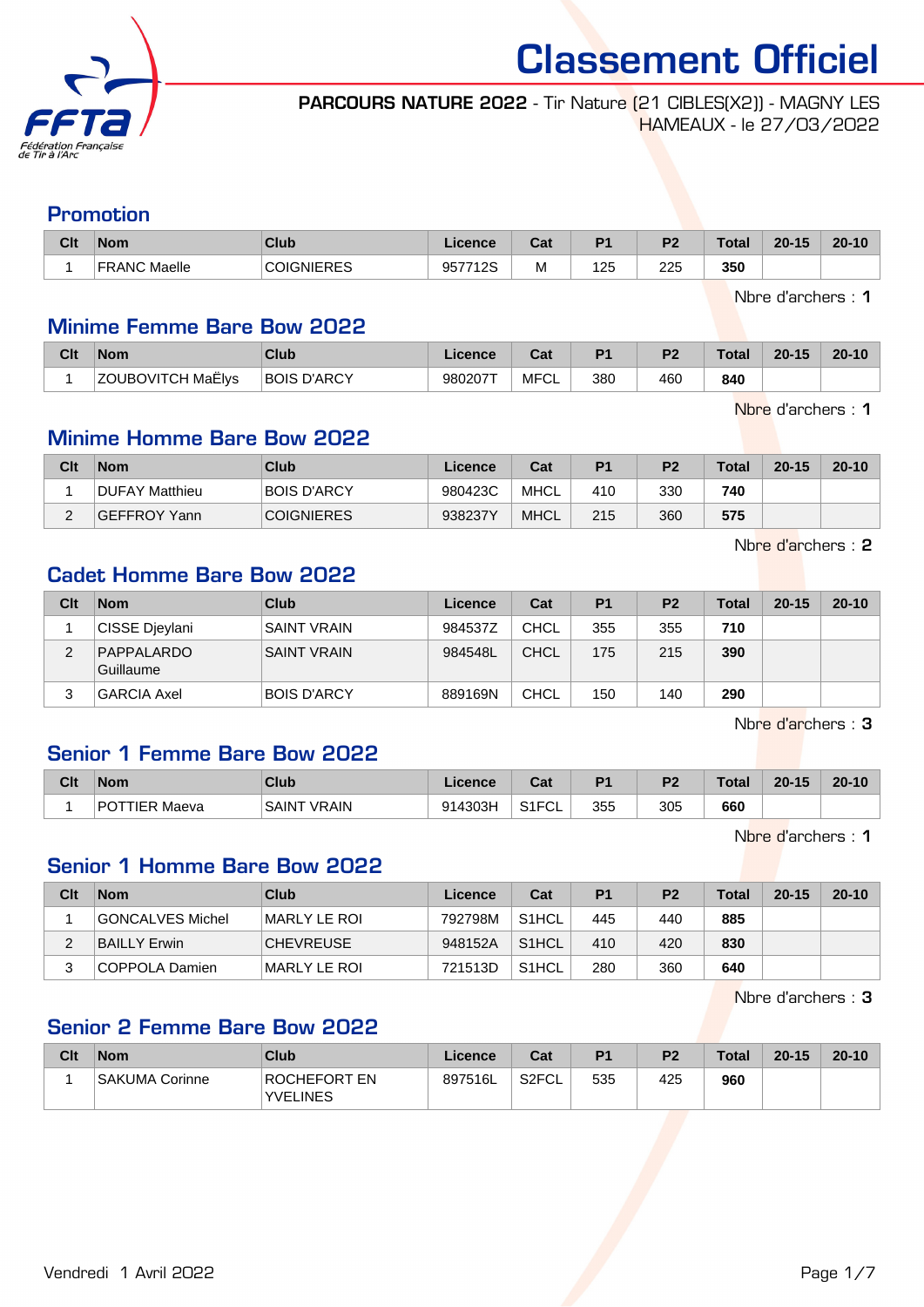

PARCOURS NATURE 2022 - Tir Nature (21 CIBLES(X2)) - MAGNY LES HAMEAUX - le 27/03/2022

#### Senior 2 Femme Bare Bow 2022 (Suite)

| Clt | <b>Nom</b>             | Club                            | Licence | Cat                | P <sub>1</sub> | P <sub>2</sub> | <b>Total</b> | $20 - 15$ | $20 - 10$ |
|-----|------------------------|---------------------------------|---------|--------------------|----------------|----------------|--------------|-----------|-----------|
|     | <b>BELLONE Valerie</b> | ROCHEFORT EN<br><b>YVELINES</b> | 852186P | S <sub>2</sub> FCL | 430            | 480            | 910          |           | ົ<br>J    |
| 3   | <b>PAVAGEAU Elvira</b> | <b>POISSY</b>                   | 811747J | S <sub>2</sub> FCL | 500            | 410            | 910          | 4         | ົ         |
| 4   | <b>CRANCON Laure</b>   | <b>SAINT VRAIN</b>              | 867933F | S <sub>2</sub> FCL | 255            | 355            | 610          |           |           |

Nbre d'archers : 4

# Senior 2 Homme Bare Bow 2022

| Clt | <b>Nom</b>                 | <b>Club</b>                     | Licence | Cat                | <b>P1</b> | P <sub>2</sub> | <b>Total</b> | $20 - 15$ | $20 - 10$ |
|-----|----------------------------|---------------------------------|---------|--------------------|-----------|----------------|--------------|-----------|-----------|
| 1   | <b>LOPES Philippe</b>      | <b>BOIS D'ARCY</b>              | 892459P | S <sub>2</sub> HCL | 405       | 525            | 930          |           |           |
| 2   | <b>NAILLET Julien</b>      | ROCHEFORT EN<br><b>YVELINES</b> | 700279Y | S <sub>2</sub> HCL | 455       | 465            | 920          |           |           |
| 3   | <b>FEUILLET Christophe</b> | <b>FORGES LES BAINS</b>         | 963431H | S <sub>2</sub> HCL | 405       | 475            | 880          |           |           |
| 4   | <b>MANUCCI Nicolas</b>     | <b>VILLEJUIF</b>                | 943477U | S <sub>2</sub> HCL | 395       | 450            | 845          |           |           |
| 5   | MARCEROU Jean<br>Francois  | ROCHEFORT EN<br><b>YVELINES</b> | 868998N | S <sub>2</sub> HCL | 420       | 410            | 830          |           |           |
| 6   | <b>AKLI Olivier</b>        | <b>VILLEPREUX</b>               | 689986K | S <sub>2</sub> HCL | 385       | 365            | 750          |           |           |
| 7   | <b>VILNET Loic</b>         | <b>MAISONS LAFFITTE CIE</b>     | 620041H | S <sub>2</sub> HCL | 295       | 285            | 580          |           |           |
| 8   | <b>DARBON Thierry</b>      | <b>MARLY LE ROI</b>             | 817773J | S <sub>2</sub> HCL | 260       | 225            | 485          |           |           |

Nbre d'archers : 8

# Senior 3 Femme Bare Bow 2022

| Clt | <b>Nom</b>                | Club                 | <b>Licence</b> | Cat          | P <sub>1</sub> | P <sub>2</sub> | <b>Total</b> | $20 - 15$ | $20 - 10$ |
|-----|---------------------------|----------------------|----------------|--------------|----------------|----------------|--------------|-----------|-----------|
|     | RAKOTOARISON<br>Harilala  | <b>VILLEJUIF</b>     | 822320B        | S3FCL        | 330            | 465            | 795          |           |           |
|     | DELANNOI Marie<br>Armelle | <b>GENNEVILLIERS</b> | 346778H        | <b>S3FCL</b> | 340            | 305            | 645          |           |           |

Nbre d'archers : 2

# Senior 3 Homme Bare Bow 2022

| Clt | <b>Nom</b>             | <b>Club</b>                          | Licence | Cat   | <b>P1</b> | P <sub>2</sub> | Total | $20 - 15$ | $20 - 10$ |
|-----|------------------------|--------------------------------------|---------|-------|-----------|----------------|-------|-----------|-----------|
|     | <b>DELMOTTE Didier</b> | <b>POISSY</b>                        | 386891J | S3HCL | 585       | 570            | 1155  |           |           |
| 2   | <b>STEINES Olivier</b> | <b>VIROFLAY</b>                      | 663847Y | S3HCL | 560       | 420            | 980   |           |           |
| 3   | <b>MANSUY Regis</b>    | <b>BOIS D'ARCY</b>                   | 837929T | S3HCL | 500       | 465            | 965   |           |           |
| 4   | <b>GRANDE Daniel</b>   | LAGNY                                | 361724D | S3HCL | 525       | 400            | 925   |           |           |
| 5   | <b>VALLEE Patrice</b>  | <b>CHATENAY MALABRY</b>              | 815212A | S3HCL | 405       | 485            | 890   |           |           |
| 6   | DEVAINE Arnault        | <b>CARRIERES SUR</b><br><b>SEINE</b> | 403891M | S3HCL | 380       | 370            | 750   |           |           |
| 7   | COPPOLA Vincent        | MARLY LE ROI                         | 721512C | S3HCL | 350       | 345            | 695   |           |           |

Nbre d'archers : 7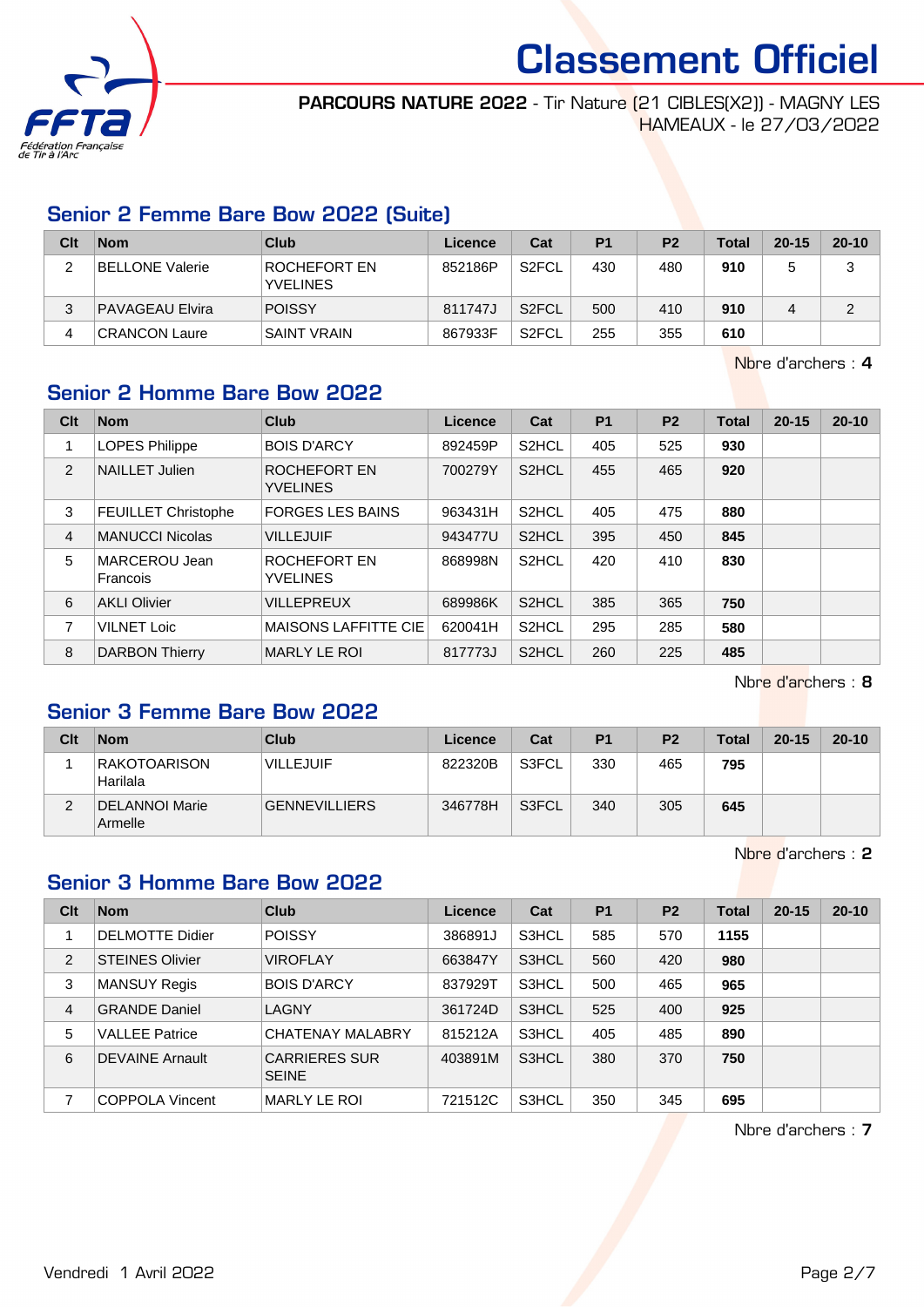

PARCOURS NATURE 2022 - Tir Nature (21 CIBLES(X2)) - MAGNY LES HAMEAUX - le 27/03/2022

#### Senior 1 Homme Arc à Poulies nu 2022

| Clt | <b>Nom</b>              | Club            | <b>Cence</b> | <b>Take</b><br>val             | D <sub>4</sub> | n.  | <b>Tota</b> | $20 - 15$ | $20 - 10$ |
|-----|-------------------------|-----------------|--------------|--------------------------------|----------------|-----|-------------|-----------|-----------|
|     | Mikael<br><b>SERVAS</b> | TOURNAN EN BRIE | 8385318      | S <sub>1</sub> H <sub>CO</sub> | 505            | 480 | 985         |           |           |

Nbre d'archers : 1

#### Senior 2 Homme Arc à Poulies nu 2022

| Clt | <b>Nom</b>                   | <b>Club</b>            | Licence | ⊍a                 | P <sub>1</sub> | P <sub>2</sub> | <b>Total</b> | $20 - 15$ | $20 - 10$ |
|-----|------------------------------|------------------------|---------|--------------------|----------------|----------------|--------------|-----------|-----------|
|     | T Fabrice<br><b>COUZINET</b> | LA FERRIERE<br>. )IR L | 743364E | S <sub>2</sub> HCO | 645            | 660            | 1305         |           |           |

Nbre d'archers : 1

# Senior 3 Femme Arc à Poulies nu 2022

| Clt | Nom               | Club                                  | icence  | ו ה<br>ual   | D <sub>1</sub> | D <sub>2</sub> | Total | $20 - 15$ | $20 - 10$ |
|-----|-------------------|---------------------------------------|---------|--------------|----------------|----------------|-------|-----------|-----------|
|     | LIRDON<br>sabelle | <b>_AFFITTE CIE</b><br><b>MAISONS</b> | 865299T | S3FCO<br>vu. | 255            | 250            | 505   |           |           |

Nbre d'archers : 1

#### Senior 3 Homme Arc à Poulies nu 2022

| Clt | <b>Nom</b>   | Club                            | .icence | יים<br>va. | D <sub>4</sub> | D.  | Total | $20 - 15$ | $20 - 10$ |
|-----|--------------|---------------------------------|---------|------------|----------------|-----|-------|-----------|-----------|
|     | PERES Michel | <b>SENART</b><br><b>DRAVEIL</b> | 204894L | S3HCO      | 550            | 530 | 1080  |           |           |

Nbre d'archers : 1

# Senior 1 Homme Arc Droit 2022

| Clt | <b>Nom</b>          | Club              | Licence | Cat                | P <sub>1</sub> | P <sub>2</sub> | <b>Total</b> | $20 - 15$ | $20 - 10$ |
|-----|---------------------|-------------------|---------|--------------------|----------------|----------------|--------------|-----------|-----------|
|     | <b>BUON Jeremie</b> | <b>MAUREPAS</b>   | 809194J | S <sub>1</sub> HAD | 525            | 500            | 1025         |           |           |
|     | LAMBERT Thomas      | FORGES LES BAINS  | 931282N | S <sub>1</sub> HAD | 505            | 390            | 895          |           |           |
| 3   | PROSNIER Loic       | <b>ST ETIENNE</b> | 634160E | S1HAD              | 200            | 205            | 405          |           |           |

Nbre d'archers : 3

# Senior 2 Femme Arc Droit 2022

| Clt            | <b>Nom</b>              | Club                                   | Licence | Cat                | <b>P1</b> | <b>P2</b> | Total | $20 - 15$ | $20 - 10$ |
|----------------|-------------------------|----------------------------------------|---------|--------------------|-----------|-----------|-------|-----------|-----------|
|                | <b>PANTAINE Julie</b>   | <b>VOISINS LE</b><br><b>BRETONNEUX</b> | 001368M | S <sub>2</sub> FAD | 420       | 280       | 700   |           |           |
| $\overline{2}$ | <b>DUCREUX Sylvie</b>   | LE PLESSIS ROBINSON                    | 747633V | S <sub>2</sub> FAD | 285       | 220       | 505   |           |           |
| 3              | <b>ABIVEN Helene</b>    | <b>VILLEPREUX</b>                      | 942945R | S <sub>2</sub> FAD | 225       | 165       | 390   |           |           |
| 4              | <b>CHAVAND Florence</b> | <b>BOIS D'ARCY</b>                     | 886816F | S <sub>2</sub> FAD | 150       | 135       | 285   |           |           |
| 5              | <b>NAILLET Martine</b>  | ROCHEFORT EN<br><b>YVELINES</b>        | 698485Y | S <sub>2</sub> FAD | 125       | 130       | 255   |           |           |

Nbre d'archers : 5

# Senior 2 Homme Arc Droit 2022

| Clt | <b>Nom</b>       | <b>Club</b>            | Licence | <b>Total</b><br>uai | D <sub>4</sub> | D <sub>2</sub> | Total | $20 - 15$ | $20 - 10$ |
|-----|------------------|------------------------|---------|---------------------|----------------|----------------|-------|-----------|-----------|
|     | Eric<br>AL<br>-- | <b>EMOISSON</b><br>VII | 015734C | S2HAD               | 430            | 41C            | 840   |           |           |

Vendredi 1 Avril 2022 Page 3/7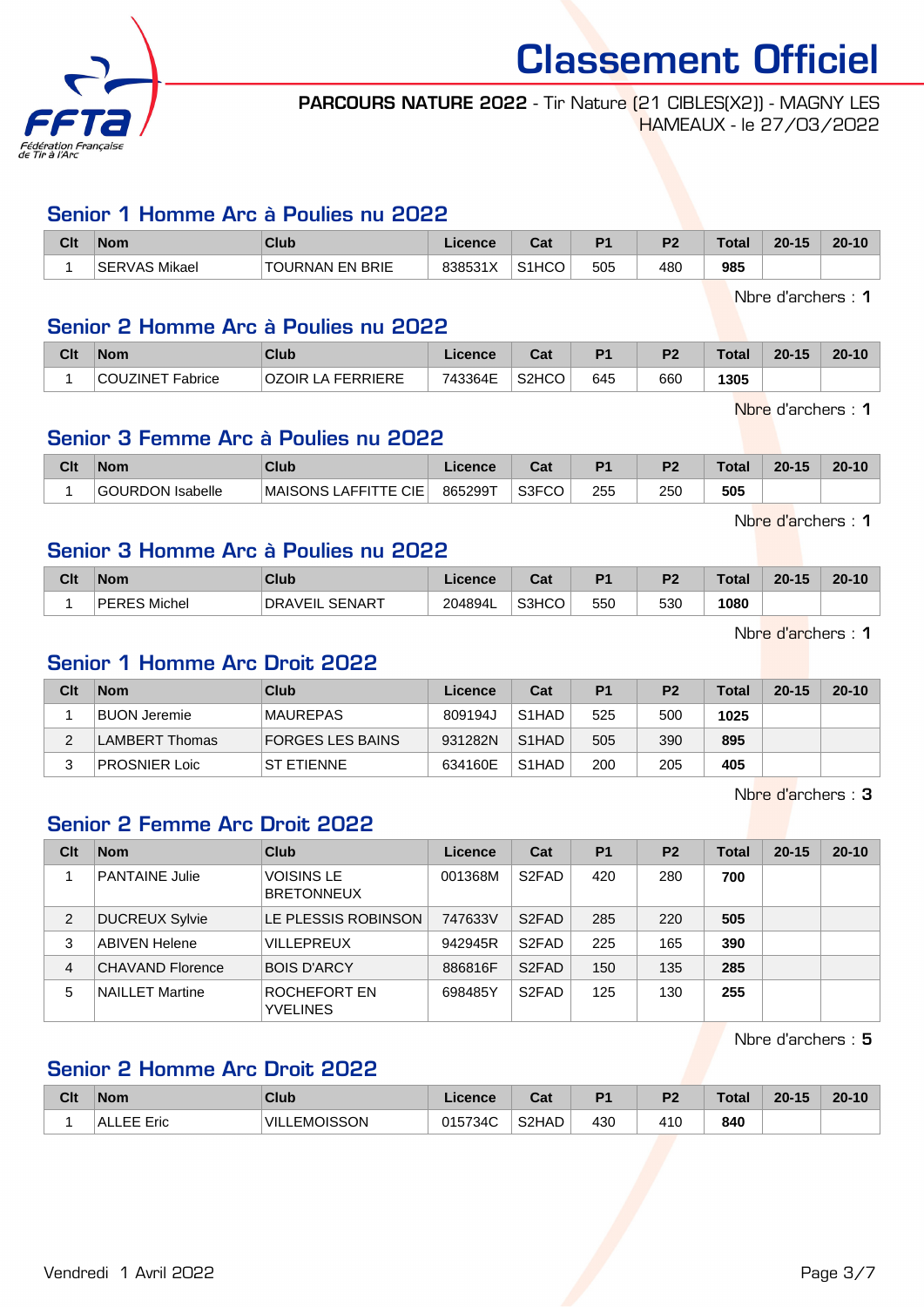

PARCOURS NATURE 2022 - Tir Nature (21 CIBLES(X2)) - MAGNY LES HAMEAUX - le 27/03/2022

# Senior 2 Homme Arc Droit 2022 (Suite)

| Clt | <b>Nom</b>                   | Club                | Licence | Cat                | <b>P1</b> | P <sub>2</sub> | Total | $20 - 15$ | $20 - 10$      |
|-----|------------------------------|---------------------|---------|--------------------|-----------|----------------|-------|-----------|----------------|
| 2   | ATAROV Alan                  | <b>BOIS D'ARCY</b>  | 875849K | S2HAD              | 400       | 360            | 760   |           |                |
| 3   | <b>ROCHER Pascal</b>         | <b>VILLEPREUX</b>   | 599904V | S <sub>2</sub> HAD | 305       | 435            | 740   |           |                |
| 4   | <b>GALETTI Jerome</b>        | CHATENAY MALABRY    | 343751T | S <sub>2</sub> HAD | 400       | 335            | 735   | 3         | 5              |
| 5   | <b>CRIBLEZ Pierre Alexis</b> | <b>SAINT VRAIN</b>  | 820103S | S2HAD              | 410       | 325            | 735   | 3         | $\overline{4}$ |
| 6   | <b>DEVOITIN Franck</b>       | <b>VILLEPREUX</b>   | 358003J | S <sub>2</sub> HAD | 370       | 275            | 645   |           |                |
| 7   | <b>HALLAIN Nicolas</b>       | <b>BONNEVAL</b>     | 913967T | S <sub>2</sub> HAD | 400       | 215            | 615   |           |                |
| 8   | DOAN HUU Alain               | CHATENAY MALABRY    | 887698P | S <sub>2</sub> HAD | 335       | 255            | 590   |           |                |
| 9   | <b>RASPAIL Didier</b>        | LE PLESSIS ROBINSON | 787562W | S <sub>2</sub> HAD | 225       | 285            | 510   |           |                |

Nbre d'archers : 9

# Senior 3 Femme Arc Droit 2022

| Clt      | <b>Nom</b>          | Club             | Licence | Cat   | P <sub>1</sub> | P <sub>2</sub> | <b>Total</b> | $20 - 15$ | $20 - 10$ |
|----------|---------------------|------------------|---------|-------|----------------|----------------|--------------|-----------|-----------|
|          | DAVID Chantale      | <b>ANTONY</b>    | 788114W | S3FAD | 220            | 270            | 490          |           |           |
| <u>.</u> | <b>SIMON Annick</b> | CHATENAY MALABRY | 772804E | S3FAD | 220            | 215            | 435          |           |           |

Nbre d'archers : 2

#### Senior 3 Homme Arc Droit 2022

| Clt | <b>Nom</b>               | <b>Club</b>                 | Licence | Cat   | <b>P1</b> | <b>P2</b> | <b>Total</b> | $20 - 15$ | $20 - 10$ |
|-----|--------------------------|-----------------------------|---------|-------|-----------|-----------|--------------|-----------|-----------|
|     | FARNOUX Jean-Claude      | <b>POISSY</b>               | 596766J | S3HAD | 490       | 490       | 980          |           |           |
| 2   | <b>GROS Jean Gabriel</b> | <b>ANTONY</b>               | 794199K | S3HAD | 465       | 450       | 915          |           |           |
| 3   | POPRAWA Francois         | <b>BOIS D'ARCY</b>          | 401098B | S3HAD | 350       | 315       | 665          |           |           |
| 4   | <b>MORLOT Thierry</b>    | <b>BOIS D'ARCY</b>          | 376671A | S3HAD | 240       | 310       | 550          |           |           |
| 5   | <b>FORT Philippe</b>     | <b>MANDRES LES ROSES</b>    | 426275T | S3HAD | 315       | 200       | 515          |           |           |
| 6   | <b>MOREL Roger</b>       | <b>VILLEPREUX</b>           | 388565D | S3HAD | 275       | 225       | 500          |           |           |
| 7   | <b>ARCELIN Pierre</b>    | <b>ANTONY</b>               | 077148G | S3HAD | 235       | 190       | 425          |           |           |
| 8   | <b>WILLIAME Fabien</b>   | <b>MAISONS LAFFITTE CIE</b> | 460544S | S3HAD | 100       | 115       | 215          |           |           |

Nbre d'archers : 8

# Cadet Femme Arc Libre 2022

| Clt | <b>Nom</b>            | <b>Club</b>                               | <b>Licence</b> | Cat      | D4 | D <sub>0</sub> | Total | $20 - 15$ | $20 - 10$ |
|-----|-----------------------|-------------------------------------------|----------------|----------|----|----------------|-------|-----------|-----------|
|     | Cecilia<br><b>NAR</b> | <b>SNIERES</b><br>~<br>$\mathcal{H}$<br>w | 965871K        | ~--<br>◡ | 70 | つフド<br>ں ہے    | 445   |           |           |

Nbre d'archers : 1

#### Cadet Homme Arc Libre 2022

| Clt                | <b>Nom</b>        | Club              | Licence | Cat  | P <sub>1</sub> | P <sub>2</sub> | <b>Total</b> | $20 - 15$ | $20 - 10$ |
|--------------------|-------------------|-------------------|---------|------|----------------|----------------|--------------|-----------|-----------|
|                    | GUILLEMART Matteo | <b>COIGNIERES</b> | 917209S | CHTL | 560            | 410            | 970          |           |           |
| $\sim$<br><u>.</u> | HORMAIN Gildas    | <b>COIGNIERES</b> | 917228M | CHTL | 335            | 305            | 640          |           |           |

Nbre d'archers : 2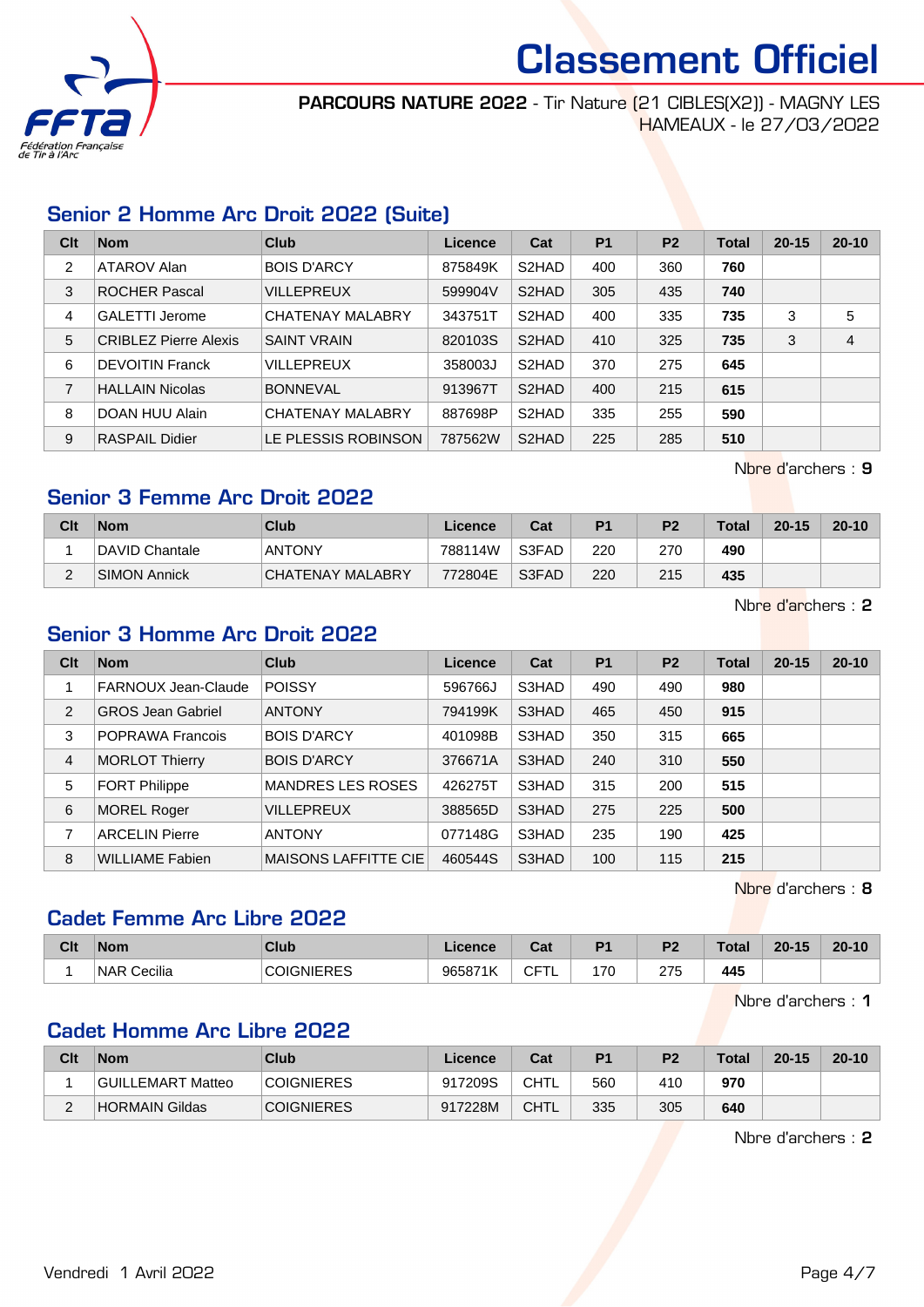

PARCOURS NATURE 2022 - Tir Nature (21 CIBLES(X2)) - MAGNY LES HAMEAUX - le 27/03/2022

#### Junior Homme Arc Libre 2022

| Clt | <b>Nom</b>         | Club                   | Licence | <b>That</b><br>ual | D <sub>4</sub> | D <sub>2</sub> | Total | $20 - 15$ | $20 - 10$ |
|-----|--------------------|------------------------|---------|--------------------|----------------|----------------|-------|-----------|-----------|
|     | CRANCON,<br>Julien | `VRAIN<br><b>SAINT</b> | 847244T | JHTL               | 535            | 480            | 1015  |           |           |

Nbre d'archers : 1

#### Senior 1 Homme Arc Libre 2022

| Clt | <b>Nom</b>                       | Club                    | Licence | Cat                | P <sub>1</sub> | P <sub>2</sub> | Total | $20 - 15$ | $20 - 10$ |
|-----|----------------------------------|-------------------------|---------|--------------------|----------------|----------------|-------|-----------|-----------|
|     | <b>CANITROT Joel</b>             | <b>MAUREPAS</b>         | 953333G | S <sub>1</sub> HTL | 600            | 630            | 1230  |           |           |
|     | <b>FOURGEREAU</b><br>Christopher | <b>CHEVREUSE</b>        | 852583W | S <sub>1</sub> HTL | 520            | 540            | 1060  |           |           |
| 3   | <b>VIEIRA Franck</b>             | <b>COIGNIERES</b>       | 998231J | S <sub>1</sub> HTL | 220            | 255            | 475   |           |           |
| 4   | <b>VILLAIN Pierre Yves</b>       | <b>CHATENAY MALABRY</b> | 417967M | S <sub>1</sub> HTL | 180            | 210            | 390   |           |           |

Nbre d'archers : 4

# Senior 2 Femme Arc Libre 2022

| Clt | <b>Nom</b>            | Club               | Licence | Cat                | P <sub>1</sub> | P <sub>2</sub> | Total | $20 - 15$ | $20 - 10$ |
|-----|-----------------------|--------------------|---------|--------------------|----------------|----------------|-------|-----------|-----------|
|     | <b>FILLON Sibille</b> | <b>CHEVREUSE</b>   | 656880A | S <sub>2</sub> FTL | 580            | 565            | 1145  |           |           |
| ົ   | DOAN HUU Noriko       | CHATENAY MALABRY   | 887701T | S <sub>2</sub> FTL | 535            | 570            | 1105  |           |           |
|     | LUROT Alexandra       | <b>BOIS D'ARCY</b> | 000073E | S2FTL              | 550            | 525            | 1075  |           |           |

Nbre d'archers : 3

#### Senior 2 Homme Arc Libre 2022

| Clt             | <b>Nom</b>                       | <b>Club</b>                 | Licence | Cat                | <b>P1</b> | P <sub>2</sub> | Total | $20 - 15$ | $20 - 10$ |
|-----------------|----------------------------------|-----------------------------|---------|--------------------|-----------|----------------|-------|-----------|-----------|
| 1               | <b>TOURNAY Jerome</b>            | <b>ACHERES</b>              | 315935H | S <sub>2</sub> HTL | 695       | 675            | 1370  |           |           |
| 2               | <b>CHEVALLIER Patrick</b>        | <b>ELANCOURT</b>            | 787654W | S <sub>2</sub> HTL | 665       | 665            | 1330  |           |           |
| 3               | <b>GARCIA Jorge</b>              | <b>BOIS D'ARCY</b>          | 871207P | S <sub>2</sub> HTL | 625       | 670            | 1295  |           |           |
| $\overline{4}$  | MOCQUEREAU Jean-<br>Marc         | <b>ELANCOURT</b>            | 631339N | S2HTL              | 615       | 665            | 1280  |           |           |
| 5               | <b>LUCAS Bruno</b>               | <b>POISSY</b>               | 883788P | S <sub>2</sub> HTL | 645       | 615            | 1260  |           |           |
| 6               | <b>GAUDINAT Jerome</b>           | <b>ELANCOURT</b>            | 636973M | S <sub>2</sub> HTL | 585       | 615            | 1200  |           |           |
| $\overline{7}$  | <b>PUYMEGE Remi</b>              | <b>ELANCOURT</b>            | 655369H | S <sub>2</sub> HTL | 575       | 615            | 1190  |           |           |
| 8               | <b>UNG Ratana</b>                | CHATENAY MALABRY            | 778414C | S2HTL              | 625       | 540            | 1165  |           |           |
| 9               | <b>SAULNIER Jean</b><br>Francois | TRAPPES                     | 453753K | S <sub>2</sub> HTL | 525       | 620            | 1145  |           |           |
| 10 <sup>1</sup> | <b>LUROT Frederic</b>            | <b>BOIS D'ARCY</b>          | 791779E | S2HTL              | 460       | 525            | 985   |           |           |
| 11              | <b>BOIZIER Thomas</b>            | <b>COIGNIERES</b>           | 885550E | S2HTL              | 375       | 360            | 735   |           |           |
| 12 <sup>2</sup> | <b>RUIZ Olivier</b>              | <b>MAISONS LAFFITTE CIE</b> | 863010E | S <sub>2</sub> HTL | 330       | 300            | 630   |           |           |

Nbre d'archers : 12

# Senior 3 Homme Arc Libre 2022

| <b>Clt</b> | <b>Nom</b> | Club | - - -<br>⊍dl | $\sim$ | D <sub>2</sub><br>--- | . otal | .45<br>$20 -$<br>4 W | $20 - 10$ |
|------------|------------|------|--------------|--------|-----------------------|--------|----------------------|-----------|
|            |            |      |              |        |                       |        |                      |           |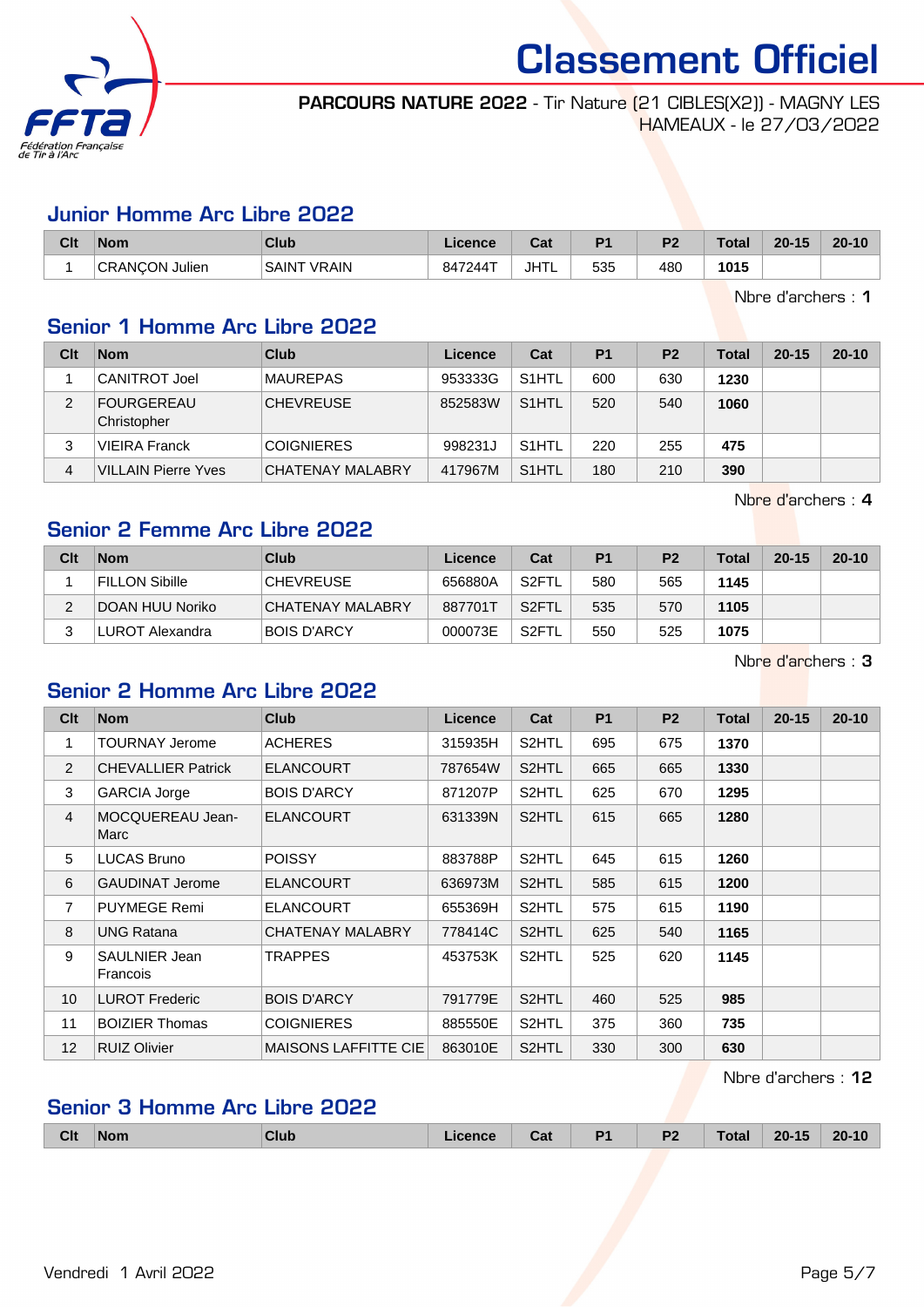

PARCOURS NATURE 2022 - Tir Nature (21 CIBLES(X2)) - MAGNY LES HAMEAUX - le 27/03/2022

# Senior 3 Homme Arc Libre 2022 (Suite)

| Clt            | <b>Nom</b>               | Club                                 | Licence | Cat   | P <sub>1</sub> | P <sub>2</sub> | <b>Total</b> | $20 - 15$ | $20 - 10$ |
|----------------|--------------------------|--------------------------------------|---------|-------|----------------|----------------|--------------|-----------|-----------|
|                | PETRUZZELLA Vincent      | <b>FORGES LES BAINS</b>              | 667197P | S3HTL | 665            | 640            | 1305         |           |           |
| $\overline{2}$ | <b>MENORET Henri</b>     | <b>CRETEIL</b>                       | 836007D | S3HTL | 570            | 655            | 1225         |           |           |
| 3              | <b>CHECLAIR Philippe</b> | <b>MARLY LE ROI</b>                  | 817757S | S3HTL | 555            | 605            | 1160         |           |           |
| 4              | <b>PRIOUX Jean Luc</b>   | <b>VILLEJUIF</b>                     | 598597Z | S3HTL | 475            | 505            | 980          |           |           |
| 5              | <b>SALL Michel</b>       | <b>COIGNIERES</b>                    | 424814E | S3HTL | 340            | 250            | 590          |           |           |
| 6              | <b>LAVERRE Alain</b>     | <b>CARRIERES SUR</b><br><b>SEINE</b> | 692297X | S3HTL | 245            | 290            | 535          |           |           |

Nbre d'archers : 6

#### Senior 1 Homme Arc Chasse 2022

| Clt | <b>Nom</b>                | Club                | Licence | Cat                | P <sub>1</sub> | P <sub>2</sub> | <b>Total</b> | $20 - 15$ | $20 - 10$ |
|-----|---------------------------|---------------------|---------|--------------------|----------------|----------------|--------------|-----------|-----------|
|     | <b>PELLOILLE Wilfried</b> | <b>VILLEMOISSON</b> | 591641N | S <sub>1</sub> HAC | 225            | 305            | 530          |           |           |
|     | <b>SIMON Mathieu</b>      | <b>COIGNIERES</b>   | 886160T | S <sub>1</sub> HAC | 235            | 200            | 435          |           |           |

Nbre d'archers : 2

#### Senior 2 Femme Arc Chasse 2022

| Clt | <b>Nom</b>            | <b>Club</b>             | Licence | Cat                | P <sub>1</sub> | P <sub>2</sub> | <b>Total</b> | $20 - 15$ | $20 - 10$ |
|-----|-----------------------|-------------------------|---------|--------------------|----------------|----------------|--------------|-----------|-----------|
|     | ROTA Veronique        | MANDRES LES ROSES       | 665427R | S2FAC              | 410            | 455            | 865          |           |           |
|     | RECHAUSSAT Evelyne    | <b>CHATENAY MALABRY</b> | 835622K | S <sub>2</sub> FAC | 400            | 315            | 715          |           |           |
|     | <b>CARDON Valerie</b> | <b>MAUREPAS</b>         | 859626B | S <sub>2</sub> FAC | 250            | 125            | 375          |           |           |

Nbre d'archers : 3

#### Senior 2 Homme Arc Chasse 2022

| Clt            | <b>Nom</b>                    | <b>Club</b>                          | <b>Licence</b> | Cat                | P <sub>1</sub> | <b>P2</b> | <b>Total</b> | $20 - 15$ | $20 - 10$ |
|----------------|-------------------------------|--------------------------------------|----------------|--------------------|----------------|-----------|--------------|-----------|-----------|
| 1              | <b>AUCOIN Gilles</b>          | VOISINS LE<br><b>BRETONNEUX</b>      | 933451W        | S <sub>2</sub> HAC | 490            | 515       | 1005         |           |           |
| 2              | <b>MENARD Jean Pierre</b>     | VILLEMOISSON                         | 877728C        | S2HAC              | 470            | 515       | 985          |           |           |
| 3              | <b>ANDREINI Cyril</b>         | <b>FORGES LES BAINS</b>              | 789200B        | S2HAC              | 435            | 470       | 905          |           |           |
| $\overline{4}$ | <b>HEMERY Ludovic</b>         | <b>VILLEMOISSON</b>                  | 877740R        | S2HAC              | 420            | 400       | 820          |           |           |
| 5              | <b>GHEERBRANT</b><br>Stephane | <b>FORGES LES BAINS</b>              | 864109Z        | S2HAC              | 425            | 390       | 815          |           |           |
| 6              | <b>BOULY Olivier</b>          | <b>CARRIERES SUR</b><br><b>SEINE</b> | 072003P        | S2HAC              | 405            | 325       | 730          |           |           |
| $\overline{7}$ | PERISSE Loic                  | <b>CARRIERES SUR</b><br><b>SEINE</b> | 252989N        | S2HAC              | 375            | 305       | 680          |           |           |
| 8              | <b>GEFFROY Marc</b>           | <b>COIGNIERES</b>                    | 837766R        | S2HAC              | 370            | 240       | 610          |           |           |
| 9              | <b>PENAUD Thierry</b>         | <b>BOIS D'ARCY</b>                   | 912869Z        | S2HAC              | 300            | 240       | 540          |           |           |
| 10             | <b>MAWART Gilles</b>          | <b>VILLEJUIF</b>                     | 793482F        | S2HAC              | 230            | 275       | 505          |           |           |